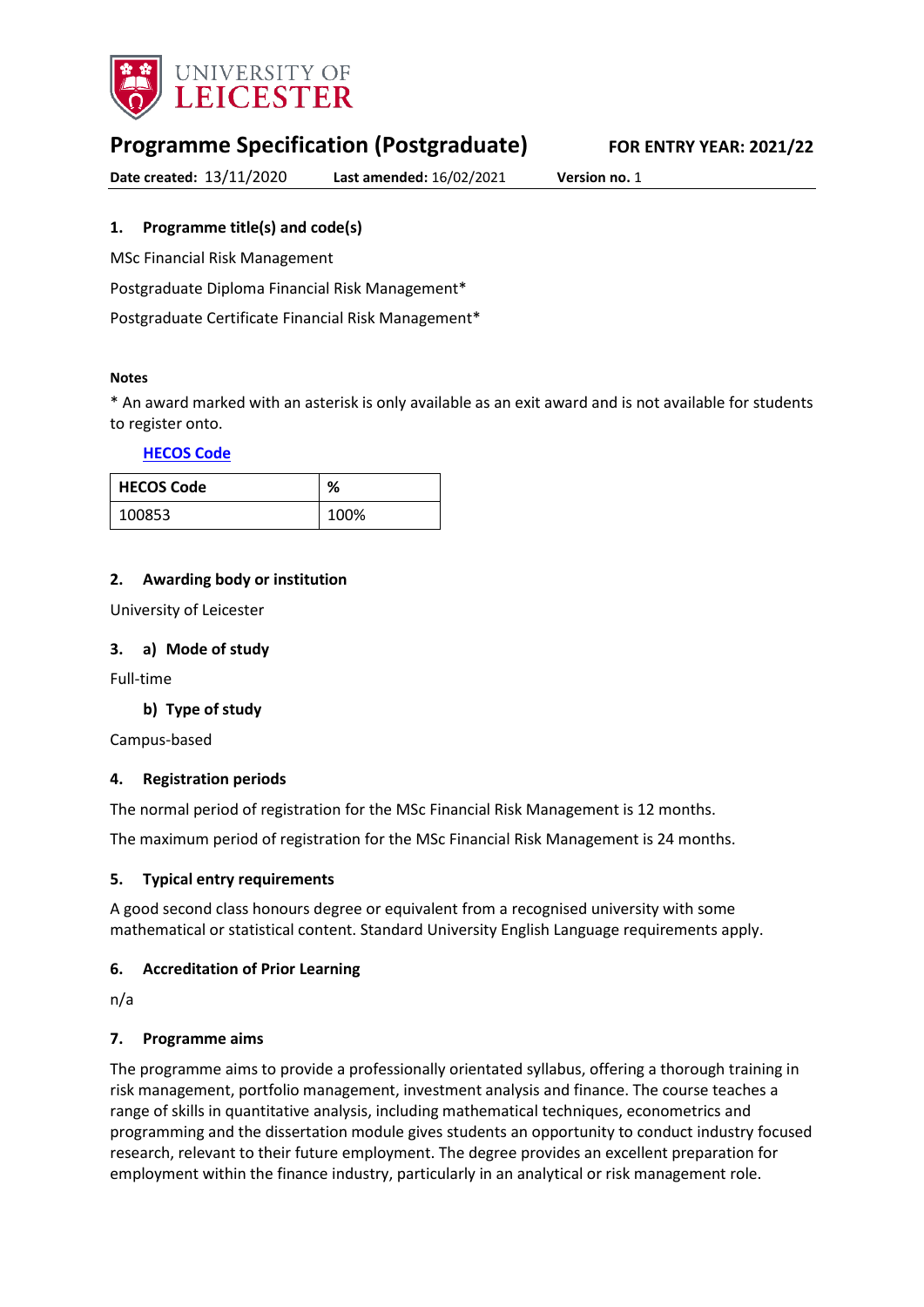### **8. Reference points used to inform the programme specification**

- QAA Benchmarking Statement
- Framework for Higher Education Qualifications (FHEQ)
- UK Quality Code for Higher Education
- **•** [University Learning](https://www2.le.ac.uk/offices/sas2/quality/learnteach) Strategy
- **•** [University Assessment Strategy](https://www2.le.ac.uk/offices/sas2/quality/learnteach)
- University of Leicester Periodic Developmental Review Report
- External Examiners' reports (annual)
- United Nations Education for Sustainable Development Goals
- **•** Student Destinations Data
- Global Association of Risk Professionals AIM statements

### **9. Programme Outcomes**

Unless otherwise stated, programme outcomes apply to all awards specified in [1.](#page-0-0) Programme title(s).

#### **Discipline specific knowledge and competencies**

### i) Knowledge

| <b>Intended Learning</b><br><b>Outcomes</b>                                 | <b>Teaching and Learning Methods</b>                                                            | <b>How Demonstrated?</b>                                                                                 |
|-----------------------------------------------------------------------------|-------------------------------------------------------------------------------------------------|----------------------------------------------------------------------------------------------------------|
| MSc: Discuss and critique<br>major areas of Financial Risk<br>Management.   | MSc: Lectures, seminars,<br>problem classes, computer<br>classes and coursework<br>feedback.    | MSc: Examinations, projects,<br>problem classes, formative and<br>summative coursework,<br>dissertation. |
| Ability to explain how these<br>concepts relate to real world<br>problems.  | MSc: Lectures, seminars,<br>problem classes, computer<br>classes and coursework<br>feedback.    | MSc: Examinations, projects,<br>problem classes, formative and<br>summative coursework,<br>dissertation. |
| PGDip: Discuss and critique<br>major areas of Financial Risk<br>Management. | PGDip: Lectures, seminars,<br>problem classes, computer<br>classes and coursework<br>feedback.  | PGDip: Examinations, projects,<br>problem classes, formative and<br>summative coursework.                |
| PGCert: Discuss major areas<br>of Financial Risk<br>Management.             | PGCert: Lectures, seminars,<br>problem classes, computer<br>classes and coursework<br>feedback. | PGCert: Examinations, projects,<br>problem classes, formative and<br>summative coursework.               |

### ii) Concepts

| <b>Intended Learning</b><br><b>Outcomes</b>                               | <b>Teaching and Learning Methods</b>                                                         | <b>How Demonstrated?</b>                                                                                 |
|---------------------------------------------------------------------------|----------------------------------------------------------------------------------------------|----------------------------------------------------------------------------------------------------------|
| MSc: Explain and discuss key<br>concepts of Financial Risk<br>Management. | MSc: Lectures, seminars,<br>problem classes, computer<br>classes and coursework<br>feedback. | MSc: Examinations, projects,<br>problem classes, formative and<br>summative coursework,<br>dissertation. |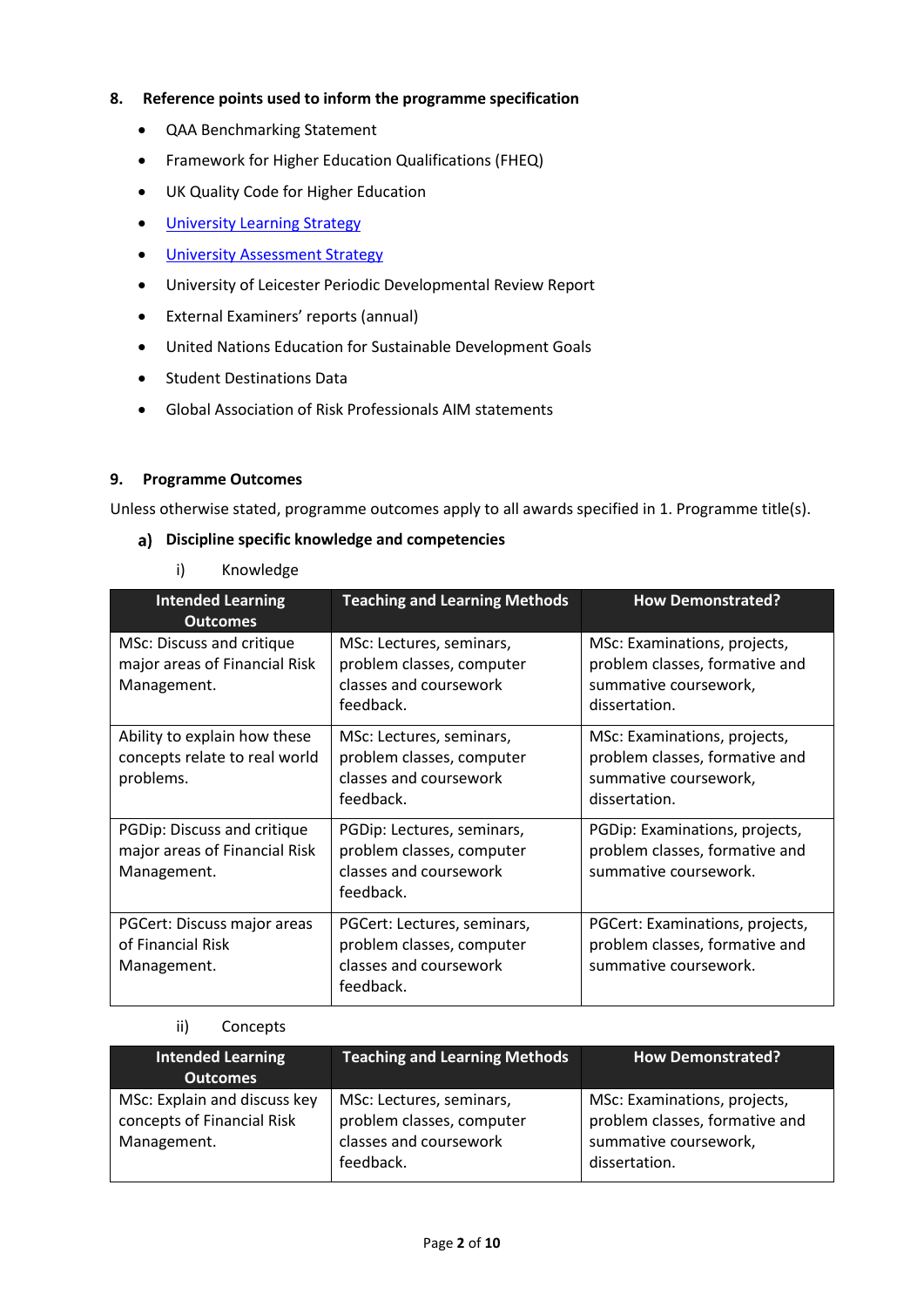| <b>Intended Learning</b><br><b>Outcomes</b>                                 | <b>Teaching and Learning Methods</b>                                                            | <b>How Demonstrated?</b>                                                                   |
|-----------------------------------------------------------------------------|-------------------------------------------------------------------------------------------------|--------------------------------------------------------------------------------------------|
| PGDip: Explain and discuss<br>key concepts of Financial<br>Risk Management. | PGDip: Lectures, seminars,<br>problem classes, computer<br>classes and coursework<br>feedback.  | PGDip: Examinations, projects,<br>problem classes, formative and<br>summative coursework.  |
| PGCert: Explain key concepts<br>Financial Risk Management.                  | PGCert: Lectures, seminars,<br>problem classes, computer<br>classes and coursework<br>feedback. | PGCert: Examinations, projects,<br>problem classes, formative and<br>summative coursework. |

# iii) Techniques

| <b>Intended Learning</b><br><b>Outcomes</b>                                                    | <b>Teaching and Learning Methods</b>                                                            | <b>How Demonstrated?</b>                                                                                 |
|------------------------------------------------------------------------------------------------|-------------------------------------------------------------------------------------------------|----------------------------------------------------------------------------------------------------------|
| MSc: Describe and apply the<br>techniques central to<br>modern Financial Risk<br>Management.   | MSc: Lectures, seminars,<br>problem classes, computer<br>classes and coursework<br>feedback.    | MSc: Examinations, projects,<br>problem classes, formative and<br>summative coursework,<br>dissertation. |
| Explain how and when the<br>key techniques may be<br>applied.                                  | MSc: Lectures, seminars,<br>problem classes, computer<br>classes and coursework<br>feedback.    | MSc: Examinations, projects,<br>problem classes, formative and<br>summative coursework,<br>dissertation. |
| PGDip: Describe and apply<br>the techniques central to<br>modern Financial Risk<br>Management. | PGDip: Lectures, seminars,<br>problem classes, computer<br>classes and coursework<br>feedback.  | PGDip: Examinations, projects,<br>problem classes, formative and<br>summative coursework.                |
| PGCert: Describe the<br>techniques central to<br>modern Financial Risk<br>Management.          | PGCert: Lectures, seminars,<br>problem classes, computer<br>classes and coursework<br>feedback. | PGCert: Examinations, projects,<br>problem classes, formative and<br>summative coursework.               |

# iv) Critical analysis

| <b>Intended Learning</b><br><b>Outcomes</b>                                                                     | <b>Teaching and Learning Methods</b>                                                   | <b>How Demonstrated?</b>                                                                                 |
|-----------------------------------------------------------------------------------------------------------------|----------------------------------------------------------------------------------------|----------------------------------------------------------------------------------------------------------|
| <b>MSc: Critically evaluate</b><br>financial theories and<br>arguments and apply them<br>to current situations. | MSc: Lectures, seminars,<br>problem classes, computer<br>classes and presentations.    | MSc: Examinations, projects,<br>problem classes, formative and<br>summative coursework,<br>dissertation. |
| PGDip: Critically evaluate<br>financial theories and<br>arguments and apply them<br>to current situations.      | PGDip: Lectures, seminars,<br>problem classes, computer<br>classes and presentations.  | PGDip: Examinations, projects,<br>problem classes, formative and<br>summative coursework.                |
| PGCert: Describe financial<br>theories and arguments and<br>apply them to current<br>situations.                | PGCert: Lectures, seminars,<br>problem classes, computer<br>classes and presentations. | PGCert: Examinations, projects,<br>problem classes, formative and<br>summative coursework.               |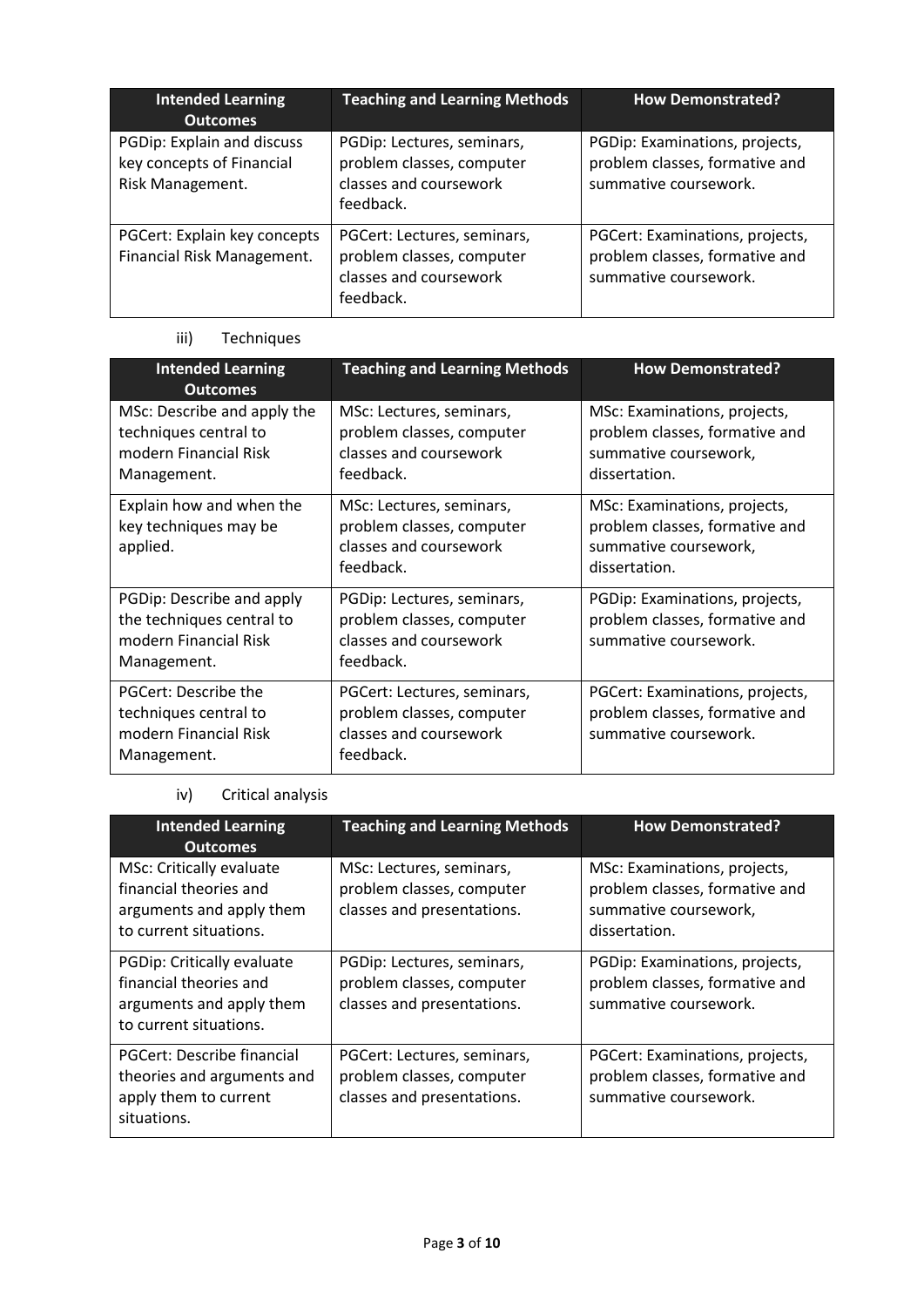### v) Presentation

| <b>Intended Learning</b><br><b>Outcomes</b>                                                              | <b>Teaching and Learning Methods</b>                                                            | <b>How Demonstrated?</b>                                                                                 |
|----------------------------------------------------------------------------------------------------------|-------------------------------------------------------------------------------------------------|----------------------------------------------------------------------------------------------------------|
| MSc: Produce clear and<br>concise analysis and results<br>for Financial Risk<br>Management problems.     | MSc: Lectures, seminars,<br>problem classes, computer<br>classes and coursework<br>feedback.    | MSc: Examinations, projects,<br>problem classes, formative and<br>summative coursework,<br>dissertation. |
| Communicate results of<br>independent research and<br>problem solution in both oral<br>and written form. | MSc: Lectures, seminars,<br>problem classes, computer<br>classes and coursework<br>feedback.    | MSc: Examinations, projects,<br>problem classes, formative and<br>summative coursework,<br>dissertation. |
| PGDip: Produce analysis and<br>results for Financial Risk<br>Management problems.                        | PGDip: Lectures, seminars,<br>problem classes, computer<br>classes and coursework<br>feedback.  | PGDip: Examinations, projects,<br>problem classes, formative and<br>summative coursework.                |
| PGCert: Produce clear and<br>concise analysis and results<br>for Financial Risk<br>Management problems.  | PGCert: Lectures, seminars,<br>problem classes, computer<br>classes and coursework<br>feedback. | PGCert: Examinations, projects,<br>problem classes, formative and<br>summative coursework.               |

# vi) Appraisal of evidence

| <b>Intended Learning</b><br><b>Outcomes</b>                                                                | <b>Teaching and Learning Methods</b>                                                            | <b>How Demonstrated?</b>                                                                                 |
|------------------------------------------------------------------------------------------------------------|-------------------------------------------------------------------------------------------------|----------------------------------------------------------------------------------------------------------|
| MSc: Analyse and draw<br>appropriate conclusions<br>from financial data.                                   | MSc: Lectures, seminars,<br>problem classes, computer<br>classes and coursework<br>feedback.    | MSc: Examinations, projects,<br>problem classes, formative and<br>summative coursework,<br>dissertation. |
| Assess problems and apply<br>appropriate techniques<br>associated with financial and<br>economic analysis. | MSc: Lectures, seminars,<br>problem classes, computer<br>classes and coursework<br>feedback.    | MSc: Examinations, projects,<br>problem classes, formative and<br>summative coursework,<br>dissertation. |
| Critically appraise relevant<br>economic and financial<br>research.                                        | MSc: Lectures, seminars,<br>problem classes, computer<br>classes and coursework<br>feedback.    | MSc: Examinations, projects,<br>problem classes, formative and<br>summative coursework,<br>dissertation. |
| PGDip: Analyse and draw<br>conclusions from financial<br>data.                                             | PGDip: Lectures, seminars,<br>problem classes, computer<br>classes and coursework<br>feedback.  | PGDip: Examinations, projects,<br>problem classes, formative and<br>summative coursework.                |
| PGCert: Analyse financial<br>data.                                                                         | PGCert: Lectures, seminars,<br>problem classes, computer<br>classes and coursework<br>feedback. | PGCert: Examinations, projects,<br>problem classes, formative and<br>summative coursework.               |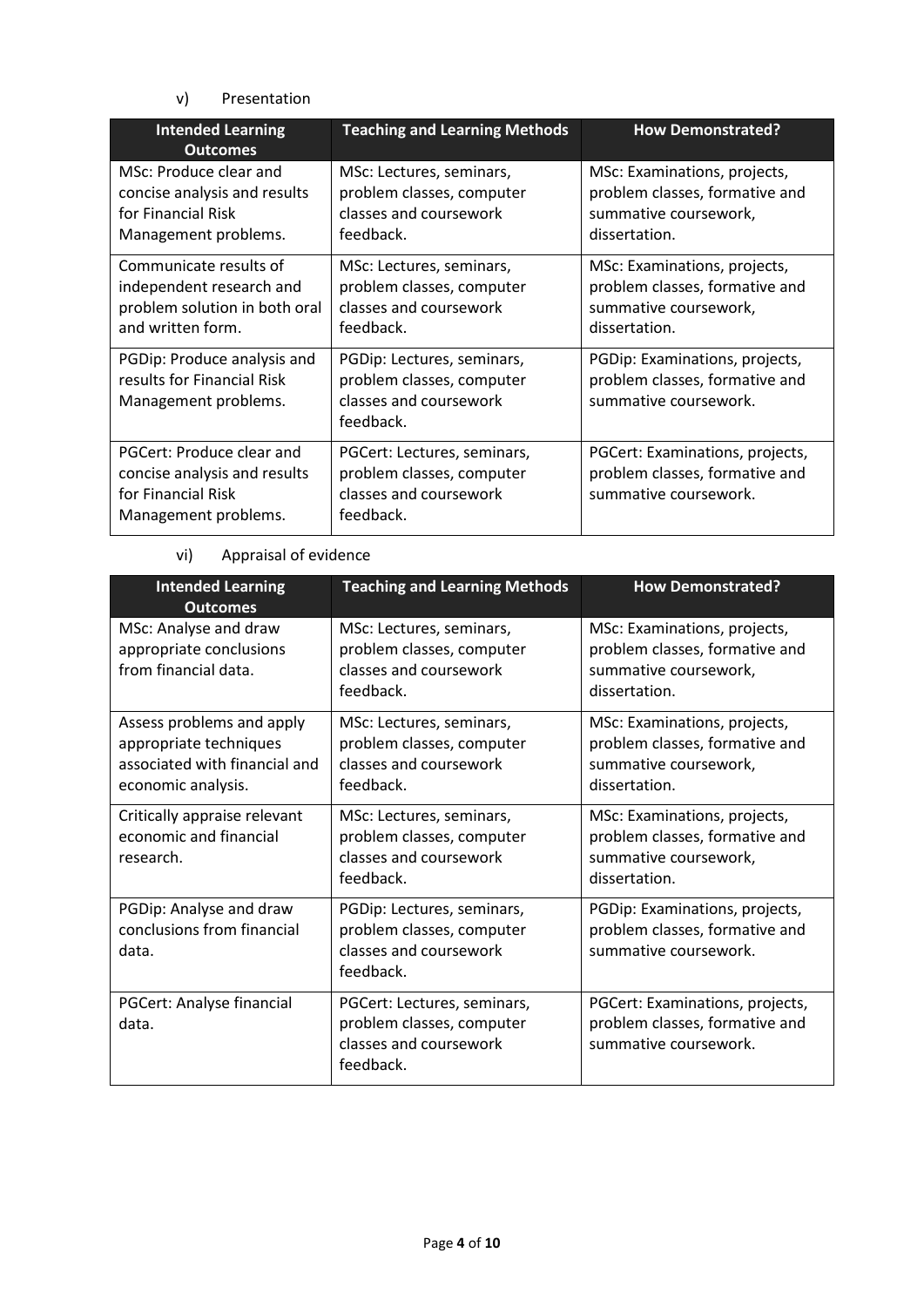# **b)** Transferable skills

i) Research skills

| <b>Intended Learning</b><br><b>Outcomes</b>                                                                             | <b>Teaching and Learning Methods</b>                                 | <b>How Demonstrated?</b>                                                                                 |
|-------------------------------------------------------------------------------------------------------------------------|----------------------------------------------------------------------|----------------------------------------------------------------------------------------------------------|
| MSc: Ability to formulate<br>problems, collect and<br>analyse data, estimate<br>relationships and test<br>hypothesis.   | MSc: Lectures, seminars,<br>problem classes, computer<br>classes.    | MSc: Examinations, projects,<br>problem classes, formative and<br>summative coursework,<br>dissertation. |
| PGDip: Ability to formulate<br>problems, collect and<br>analyse data, estimate<br>relationships and test<br>hypothesis. | PGDip: Lectures, seminars,<br>problem classes, computer<br>classes.  | PGDip: Examinations, projects,<br>problem classes, formative and<br>summative coursework.                |
| PGDip: Ability to formulate<br>problems, collect data,<br>estimate relationships and<br>test hypothesis.                | PGCert: Lectures, seminars,<br>problem classes, computer<br>classes. | PGCert: Examinations, projects,<br>problem classes, formative and<br>summative coursework.               |

### ii) Communication skills

| <b>Intended Learning</b><br><b>Outcomes</b>                                                                | <b>Teaching and Learning Methods</b>                                 | <b>How Demonstrated?</b>                                                                                 |
|------------------------------------------------------------------------------------------------------------|----------------------------------------------------------------------|----------------------------------------------------------------------------------------------------------|
| MSc: Communicate<br>effectively through both<br>written and oral channels to<br>a variety of audiences.    | MSc: Lectures, seminars,<br>problem classes, computer<br>classes.    | MSc: Examinations, projects,<br>problem classes, formative and<br>summative coursework,<br>dissertation. |
| PGDip: Communicate<br>effectively through both<br>written and oral channels to<br>a variety of audiences.  | PGDip: Lectures, seminars,<br>problem classes, computer<br>classes.  | PGDip: Examinations, projects,<br>problem classes, formative and<br>summative coursework.                |
| PGCert: Communicate<br>effectively through both<br>written and oral channels to<br>a variety of audiences. | PGCert: Lectures, seminars,<br>problem classes, computer<br>classes. | PGCert: Examinations, projects,<br>problem classes, formative and<br>summative coursework.               |

# iii) Data presentation

| <b>Intended Learning</b><br><b>Outcomes</b>                                                               | <b>Teaching and Learning Methods</b>                                               | <b>How Demonstrated?</b>                                                                                   |
|-----------------------------------------------------------------------------------------------------------|------------------------------------------------------------------------------------|------------------------------------------------------------------------------------------------------------|
| MSc: Presentation of<br>financial data and the results<br>of analysis in both oral and<br>written form.   | MSc: Lectures, seminars,<br>problem classes, computer<br>classes, presentations.   | MSc: Examinations, projects,<br>problem classes, formative and<br>summative coursework,<br>dissertation.   |
| PGDip: Presentation of<br>financial data and the results<br>of analysis in both oral and<br>written form. | PGDip: Lectures, seminars,<br>problem classes, computer<br>classes, presentations. | PGDip: Examinations, projects,<br>problem classes, formative and<br>summative coursework,<br>dissertation. |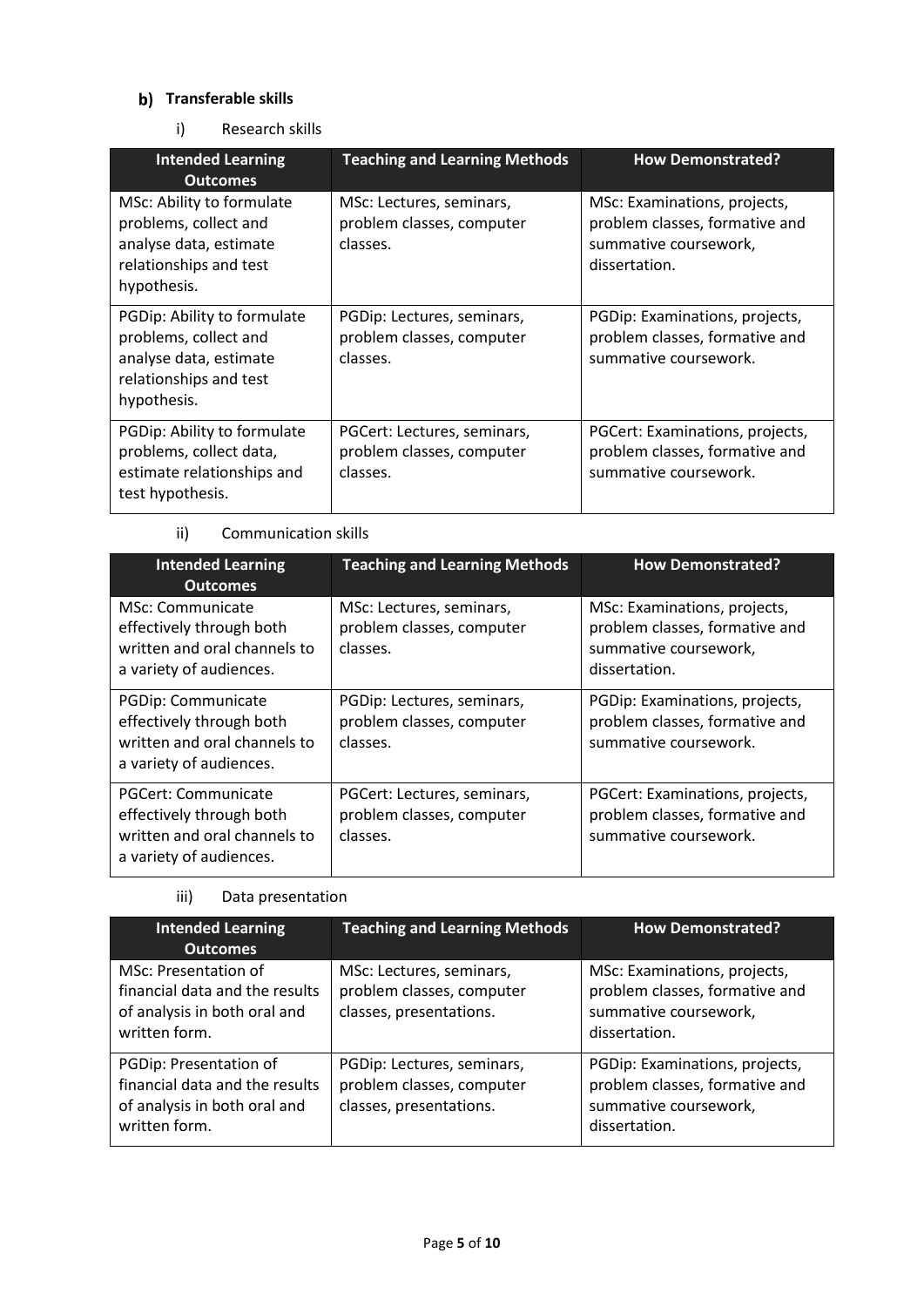| <b>Intended Learning</b><br><b>Outcomes</b>                                                                | <b>Teaching and Learning Methods</b>                                                | <b>How Demonstrated?</b>                                                                                    |
|------------------------------------------------------------------------------------------------------------|-------------------------------------------------------------------------------------|-------------------------------------------------------------------------------------------------------------|
| PGCert: Presentation of<br>financial data and the results<br>of analysis in both oral and<br>written form. | PGCert: Lectures, seminars,<br>problem classes, computer<br>classes, presentations. | PGCert: Examinations, projects,<br>problem classes, formative and<br>summative coursework,<br>dissertation. |

## iv) Information technology

| <b>Intended Learning</b><br><b>Outcomes</b>                           | <b>Teaching and Learning Methods</b>                                 | <b>How Demonstrated?</b>                                                                |
|-----------------------------------------------------------------------|----------------------------------------------------------------------|-----------------------------------------------------------------------------------------|
| MSc: Use word processing in<br>the preparation of written<br>work.    | MSc: Lectures, seminars,<br>problem classes, computer<br>classes.    | MSc: Projects, problem classes,<br>formative and summative<br>coursework, dissertation. |
| Use the internet to access<br>appropriate information.                | MSc: Lectures, seminars,<br>problem classes, computer<br>classes.    | MSc: Projects, problem classes,<br>formative and summative<br>coursework, dissertation. |
| Use spreadsheets for data<br>presentation and analysis.               | MSc: Lectures, seminars,<br>problem classes, computer<br>classes.    | MSc: Projects, problem classes,<br>formative and summative<br>coursework, dissertation. |
| Use specialist packages for<br>statistical analysis.                  | MSc: Lectures, seminars,<br>problem classes, computer<br>classes.    | MSc: Projects, problem classes,<br>formative and summative<br>coursework, dissertation. |
| PGDip: Use word processing<br>in the preparation of written<br>work.  | PGDip: Lectures, seminars,<br>problem classes, computer<br>classes.  | PGDip: Projects, problem classes,<br>formative and summative<br>coursework.             |
| PGCert: Use word processing<br>in the preparation of written<br>work. | PGCert: Lectures, seminars,<br>problem classes, computer<br>classes. | PGCert: Projects, problem<br>classes, formative and summative<br>coursework.            |

# v) Problem solving

| <b>Intended Learning</b><br><b>Outcomes</b>           | <b>Teaching and Learning Methods</b>                                                     | <b>How Demonstrated?</b>                                                                         |
|-------------------------------------------------------|------------------------------------------------------------------------------------------|--------------------------------------------------------------------------------------------------|
| MSc: Demonstrate problem<br>formulation and solution. | Lectures, seminars, problem<br>classes, computer classes,<br>independent and group work. | Examinations, projects, problem<br>classes, formative and summative<br>coursework, dissertation. |
| PGDip: Demonstrate                                    | Lectures, seminars, problem                                                              | Examinations, projects, problem                                                                  |
| problem formulation and                               | classes, computer classes,                                                               | classes, formative and summative                                                                 |
| solution.                                             | independent and group work.                                                              | coursework.                                                                                      |
| PGCert: Demonstrate                                   | Lectures, seminars, problem                                                              | Examinations, projects, problem                                                                  |
| problem formulation and                               | classes, computer classes,                                                               | classes, formative and summative                                                                 |
| solution.                                             | independent and group work.                                                              | coursework.                                                                                      |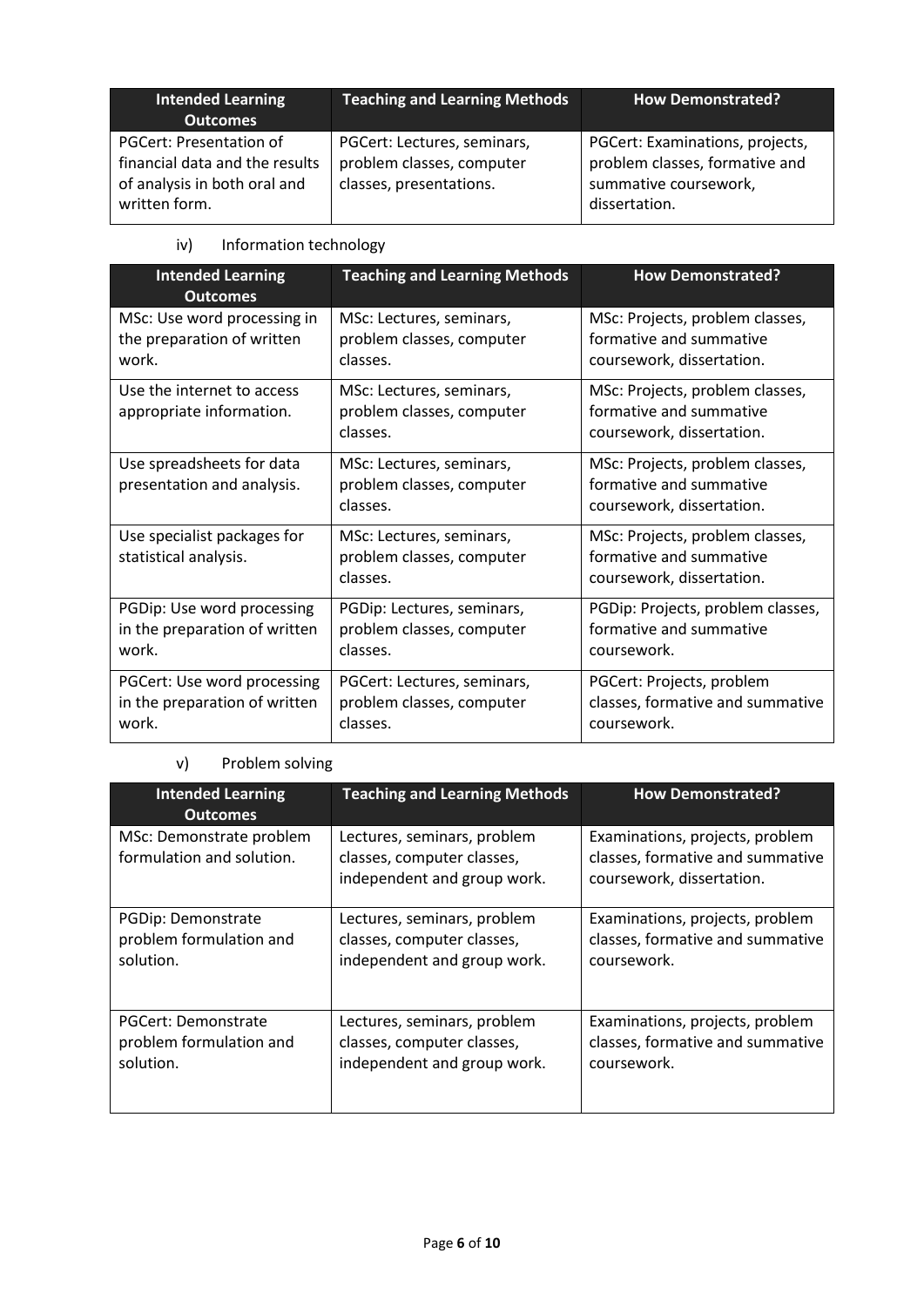## vi) Working relationships

| <b>Intended Learning</b><br><b>Outcomes</b>                                                   | <b>Teaching and Learning Methods</b>         | <b>How Demonstrated?</b>                                                           |
|-----------------------------------------------------------------------------------------------|----------------------------------------------|------------------------------------------------------------------------------------|
| MSc: Demonstrate ability to<br>work with others and<br>contribute to group<br>discussions.    | MSc: Independent and group<br>coursework.    | MSc: Group projects, problem<br>classes, formative and summative<br>coursework.    |
| PGDip: Demonstrate ability<br>to work with others and<br>contribute to group<br>discussions.  | PGDip: Independent and group<br>coursework.  | PGDip: Group projects, problem<br>classes, formative and summative<br>coursework.  |
| PGCert: Demonstrate ability<br>to work with others and<br>contribute to group<br>discussions. | PGCert: Independent and group<br>coursework. | PGCert: Group projects, problem<br>classes, formative and summative<br>coursework. |

### vii) Managing learning

| <b>Intended Learning</b><br><b>Outcomes</b>                                                                                                         | <b>Teaching and Learning Methods</b>                                                                | <b>How Demonstrated?</b>                                                                |
|-----------------------------------------------------------------------------------------------------------------------------------------------------|-----------------------------------------------------------------------------------------------------|-----------------------------------------------------------------------------------------|
| MSc: Identify a credible<br>research project and plan<br>and carry this out under light<br>supervision. Ability to carry<br>out coursework on time. | MSc: Lectures, seminars,<br>problem classes, computer<br>classes, independent and group<br>work.    | MSc: Projects, problem classes,<br>formative and summative<br>coursework, dissertation. |
| PGDip: Ability to carry out<br>coursework on time.                                                                                                  | PGDip: Lectures, seminars,<br>problem classes, computer<br>classes, independent and group<br>work.  | PGDip: Projects, problem classes,<br>formative and summative<br>coursework.             |
| PGCert: Ability to carry out<br>coursework on time.                                                                                                 | PGCert: Lectures, seminars,<br>problem classes, computer<br>classes, independent and group<br>work. | PGCert: Projects, problem<br>classes, formative and summative<br>coursework.            |

## viii) Career management

| <b>Intended Learning</b><br><b>Outcomes</b>             | <b>Teaching and Learning Methods</b>                                         | <b>How Demonstrated?</b>                                                                |
|---------------------------------------------------------|------------------------------------------------------------------------------|-----------------------------------------------------------------------------------------|
| MSc: Assess potential career<br>pathways and employers. | MSc: Lectures, seminars, and<br>presentations by appropriate<br>individuals. | MSc: Projects, problem classes,<br>formative and summative<br>coursework, dissertation. |
| PGDip: Assess potential                                 | PGDip: Lectures, seminars, and                                               | PGDip: Projects, problem classes,                                                       |
| career pathways and                                     | presentations by appropriate                                                 | formative and summative                                                                 |
| employers.                                              | individuals.                                                                 | coursework, dissertation.                                                               |
| <b>PGCert: Assess potential</b>                         | PGCert: Lectures, seminars, and                                              | PGCert: Projects, problem                                                               |
| career pathways and                                     | presentations by appropriate                                                 | classes, formative and summative                                                        |
| employers.                                              | individuals.                                                                 | coursework, dissertation.                                                               |

### **10. Special features**

This program is accredited by the Global Association of Risk Professionals (GARP). This confirms that this degree covers over 70% of the syllabus for the FRM (Financial Risk Manager) professional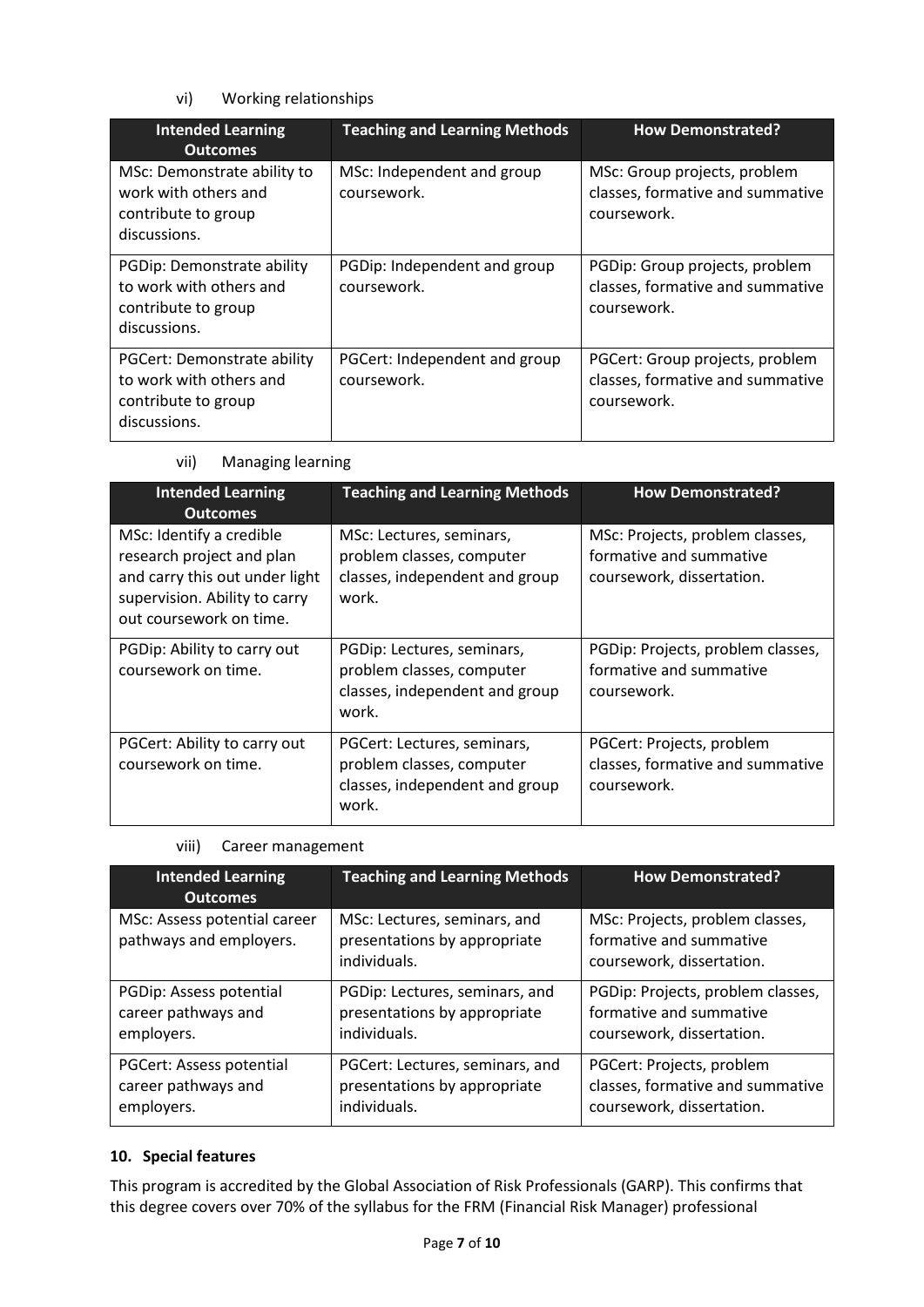examinations – Levels 1 and 2. Student wishing to achieve the Financial Risk Manager designation are required to take the examinations offered by GARP.

The first term has two zero credit bearing modules which will be taught in the first part of the first term. The first of these modules, "Foundations of Mathematics for Finance", will introduce students to the fundamental notions and results of mathematics and statistics that are needed during the programme.

The second of these modules is "Professional Skills in Finance". Central to this module is the CFA Investment Foundations program and the corresponding certificate, whose content will be studied in this module. The students will gain an overall appreciation of the finance industry and the language to discuss and understand it along with the possibility to take the professional qualification enhancing their employment prospects. After completing these aspects students will be equipped to tackle the credit bearing modules.

### **11. Indicators of programme quality**

- University Academic Review
- External examiners' reports
- Accreditation by GARP
- Accreditation for Investment Foundations Programme.

### **12. Criteria for award and classification**

This programme follows the standard scheme of taught postgraduate award and classification set out i[n Senate Regulations](http://www.le.ac.uk/senate-regulations) – see the version of *Senate Regulation 6 governing taught postgraduate programmes of study* relevant to year of entry.

### **13. Progression points**

As defined i[n Senate Regulations](http://www.le.ac.uk/senate-regulation6) - refer to the version of *Senate Regulation 6 governing taught postgraduate programmes of study* relevant to year of entry.

In cases where a student has failed to meet a requirement to progress he or she will be required to withdraw from the course and a recommendation will be made to the Board of Examiners for an intermediate/exit award where appropriate.

### **14. Rules relating to re-sits or re-submissions**

As defined i[n Senate Regulations](http://www.le.ac.uk/senate-regulation6) - refer to the version of *Senate Regulation 6 governing taught postgraduate programmes of study* relevant to year of entry.

### **15. External Examiners reports**

The details of the External Examiner(s) for this programme and the most recent External Examiners' reports for this programme can be found at [exampapers@Leicester](https://exampapers.le.ac.uk/) [log-in required]

### **16. Additional features** (e.g. timetable for admissions)

n/a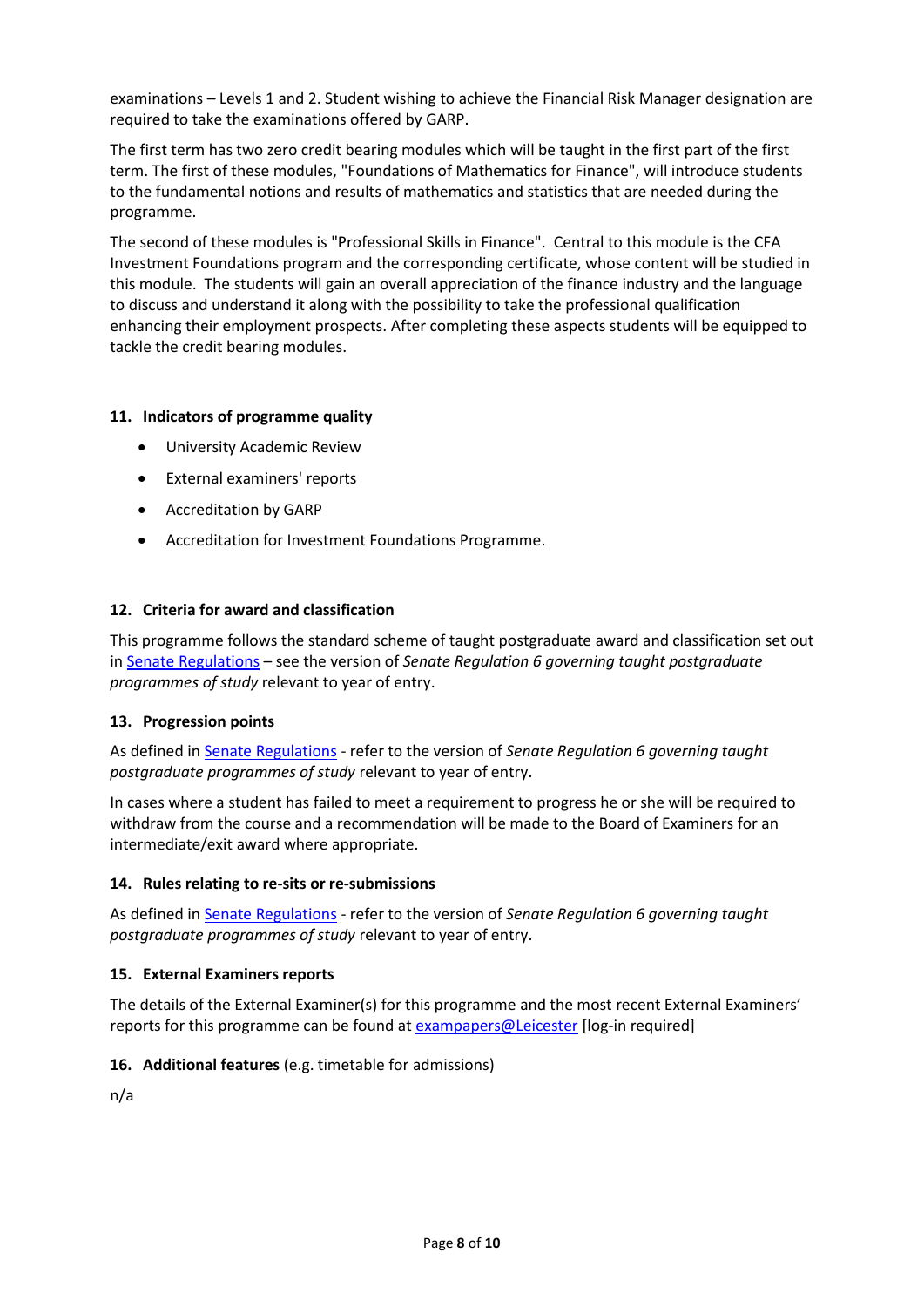

# **Programme Specification (Postgraduate) FOR ENTRY YEAR: 2021/22**

**Date created:** 13/11/2020 **Last amended:** 16/02/2021 **Version no.** 1

## **Appendix 1: Programme structure (programme regulations)**

The University regularly reviews its programmes and modules to ensure that they reflect the current status of the discipline and offer the best learning experience to students. On occasion, it may be necessary to alter particular aspects of a course or module.

### **MSc Financial Risk Management**

## **Credit breakdown**

| <b>Status</b>        | <b>Year long</b> | Semester 1 | Semester 2 | <b>Other delivery</b><br>period |
|----------------------|------------------|------------|------------|---------------------------------|
| Core taught          | n/a              | 60 credits | 60 credits | 30 credits                      |
| Optional             | n/a              | n/a        | n/a        | n/a                             |
| Dissertation/project | n/a              | n/a        | n/a        | 30 credits                      |
|                      |                  |            |            | 180 credits in total            |

**Level 7/Year 1 2021/22**

Core modules

| Delivery period | Code   | <b>Title</b>                           | <b>Credits</b> |
|-----------------|--------|----------------------------------------|----------------|
| Semester 1      | EC7121 | Professional Skills in Finance         | n/a            |
| Semester 1      | EC7122 | Foundations of Mathematics for Finance | n/a            |